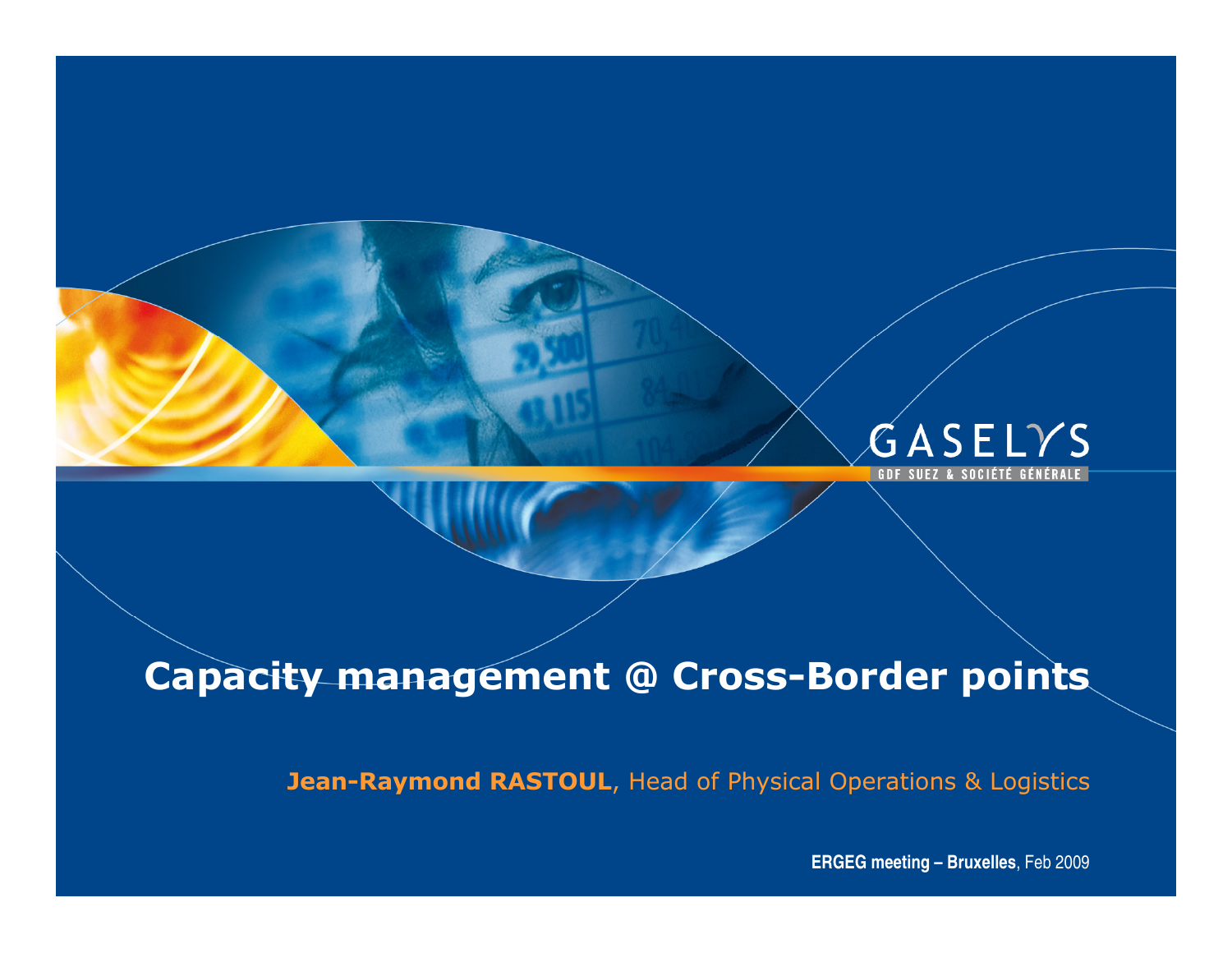### Network Operating and Capacity management: analysis of the current situation

Major operating obstacles that prevent efficient capacity management and Networks rules harmonization development:

Most of the IC points in NW European region experience critical cross-border operational issues, whichprevent cross-border trading and regional capacity markets development.

#### $\mathcal{L}_{\mathcal{A}}$ Transport and Transit model

- **Entry/Exit versus Point to Point model**
- **No Network Operating coordination (Congestion, quality,…)**
- **Tariffs design divergence (distance-based, regulated/non-regulated,…)**
- **No coordination in Network Plan expansion (Open Season…)**
- **Nomination/Confirmation/Allocation processing: daily versus hourly…**
- **Fuel Line Losses, shrinkages**
- **No coordination on Balancing regime design**
- $\mathcal{L}_{\mathcal{A}}$  Capacity management
	- **<del>
	</del>
	∴ Capacity bookings in energy (MWh/d, kwh/h, GJ/d) or in volume (n/s)m<sup>3</sup>/d<br>
	△ Particularly 2008 of the initial control in the FOFO Particularly**
	- **Booking methods: Open Subscription, auctions… versus FCFS Booking (Allocation time cycle)**
	- **Capacity products (Multi Annual, yearly, Monthly, daily capacity …)**
	- **Inefficient UIOLI, UIOSI**
	- **Firm and Interruptible capacity – clear and common definition of Firmness and Interruptibility (Firm, Conditional, interruption levels…)**

# $\rightarrow$  These issues are partly the causes of transit issues, market distortions and of insufficient liquidity development on gas Hubs

GASELYS **GDE SUEZ & SOCIÉTÉ GÉNÉRALE**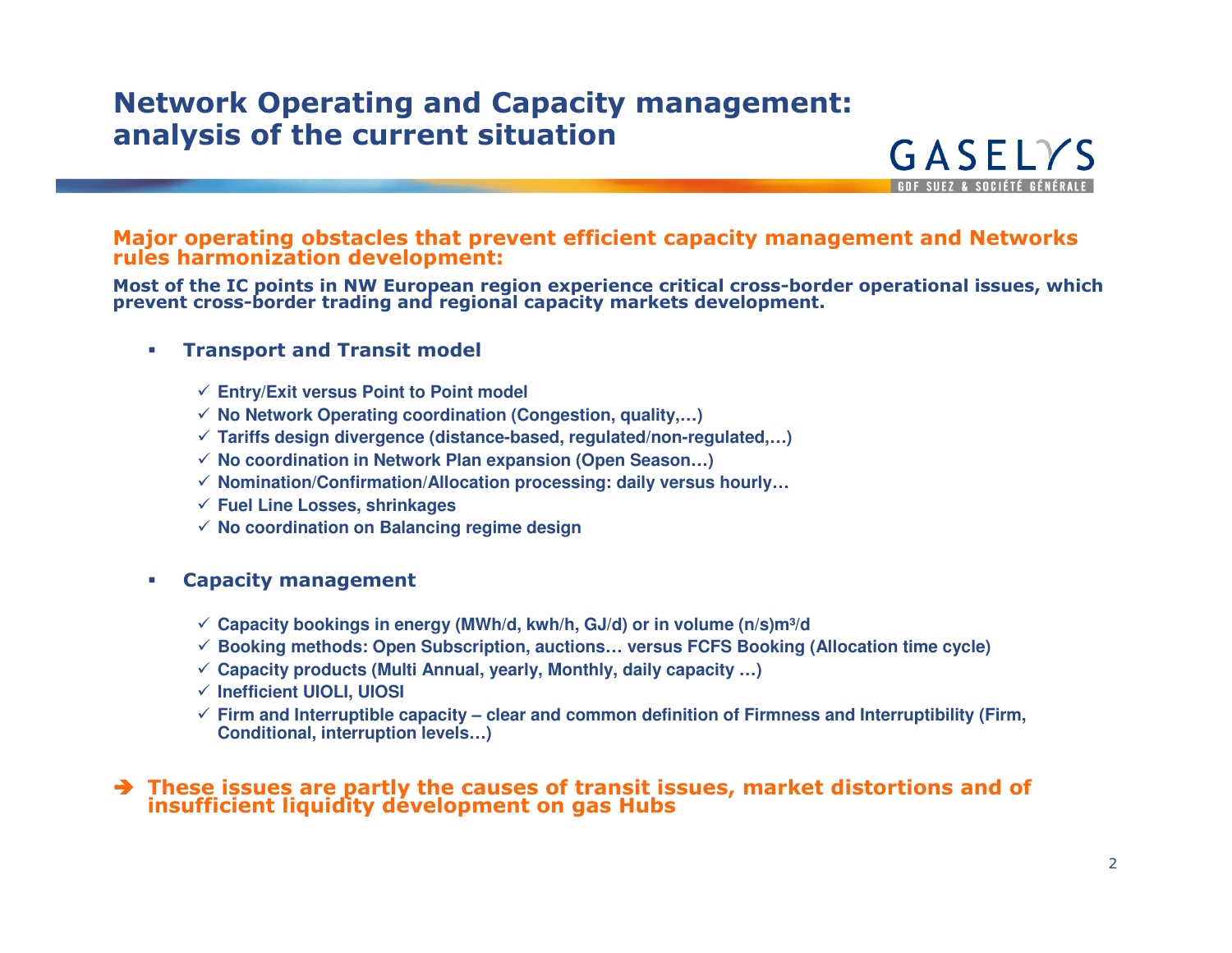## Cross-border IC Points in NWE



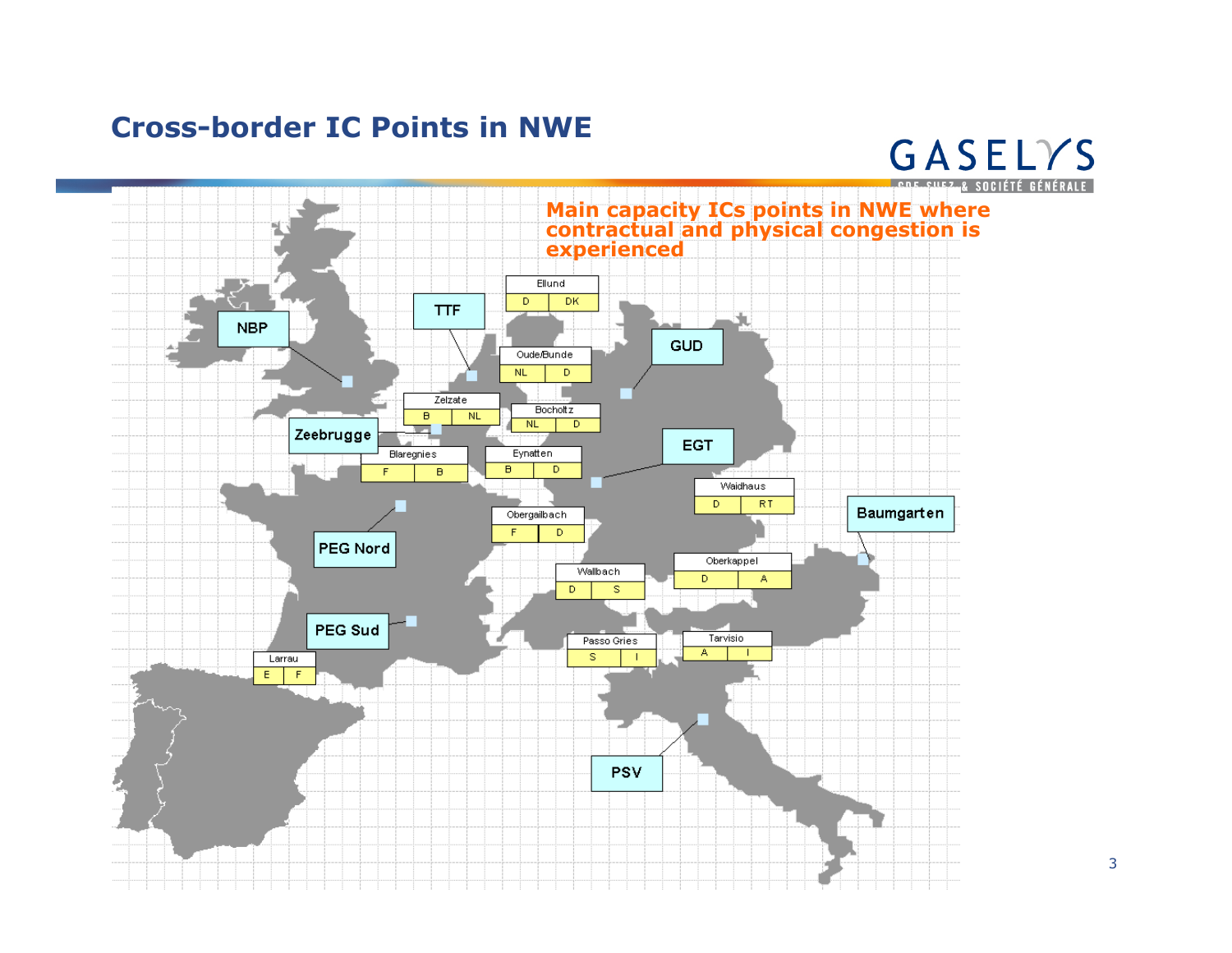## Benefits of Network Operations harmonization

### Benefits of Network Operating rules harmonization and efficient CAM and CMP:

- $\bullet$  Facilitate Cross border flows and as a consequence Cross border trading
	- $\checkmark$  Improvement of the interoperability of adjacent networks and improvement of the gas transit
- $\bullet$  Enable access to new alternative supply sources and route arbitrage
	- **Long distance transit is no longer an issue**
	- **Route optimization and diversification**
	- **Shipping Portfolio development**

#### $\bullet$ Capacity portfolio development

- **Minimize the operational risk of routes congestion (physical and contractual)**
- **Portfolio Equilibrium between Firm / Interruptible and Secondary / Primary capacity bookings**
- **Capacity usage distinction: Hub to Hub arbitrage, firm customer deliveries, storage / LNG activity**

#### $\bullet$ Contribute to capacity market liquidity development

- **Give opportunity to more participants (especially small shippers) to access transit services and cross border capacity**
- **Establishment of Market-based capacity allocation mechanisms**
- **Capacity prices discovery (secondary market)**
- **Capacity traded as a commodity**
- •Encourage secondary capacity market development

GASELYS **GDE SUEZ & SOCIÉTÉ GÉNÉRALE**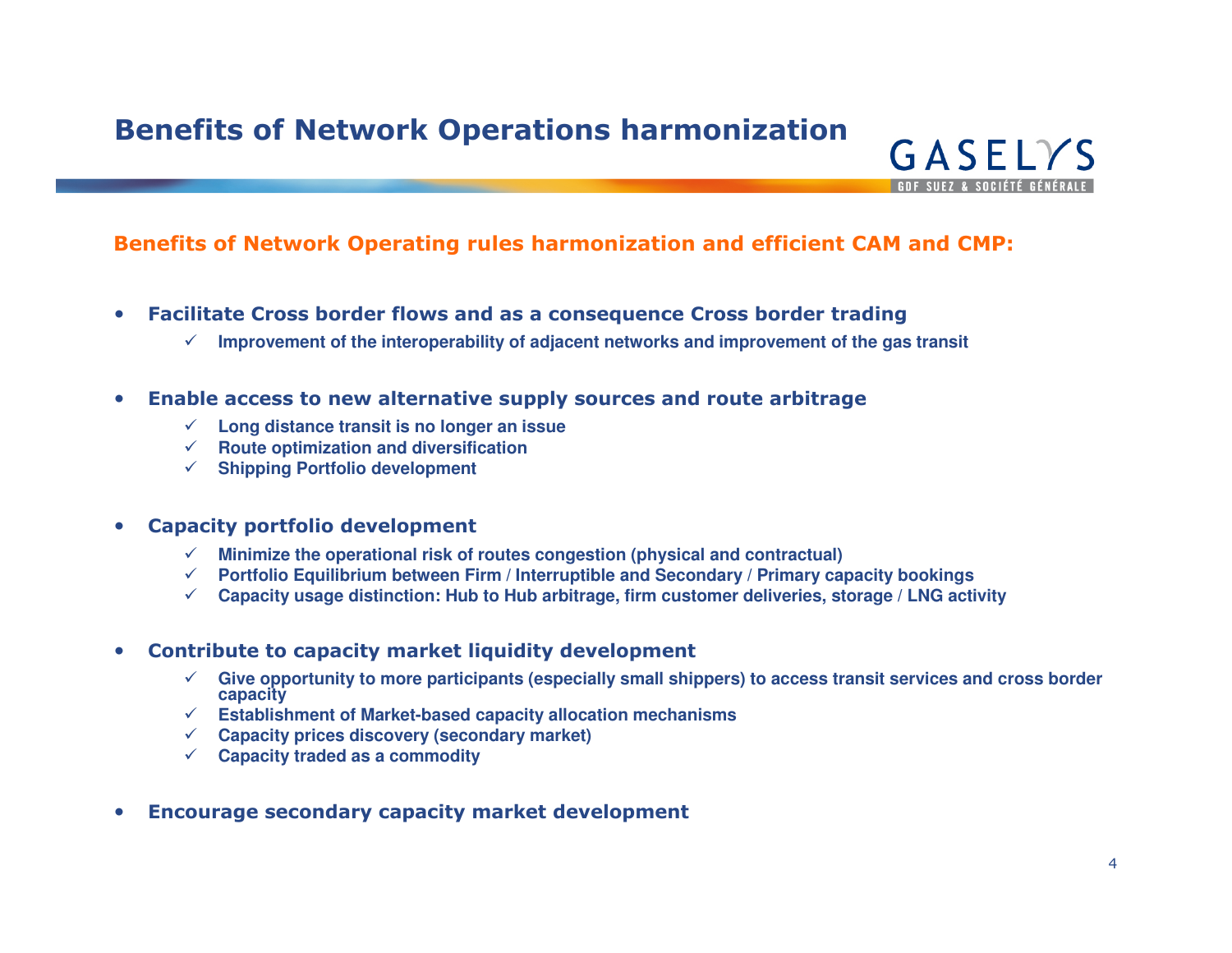## Benefits of Cross Border Trading



### Benefits of Cross Border Trading:

- Cross Border flows consistent with Hubs price-differential
	- **Gas flows naturally from lower prices- to higher prices-market places**
	- **Better control on flows direction and capacity utilisation**
	- **Market coupling opportunity**

#### •Market based balancing mechanism

- **Facilitate liquid Network Balancing operation for TSO's and Shippers should lead to no tolerance regime (UK)**
- **Fair access to storage units for all**
- **Distant supply sources economically viable for balancing action**

#### $\bullet$ Asset (capacity) backed trading

- **Coupled trading: Capacity + Commodity**
- **Wise arbitrage between market sources and Assets portfolio management**
- **Unused capacity traded or released back to the market (secondary)**

#### •Development of Capacity trading desks

- **Optimized Short term / Long term bookings strategies (no longer capacity hoarding issue)**
- **Traders will take advantage of the tight complementarities of supply means and of demand curves**
- **Hubs trading activity should be boosted by liquid cross border trading development**

### $\blacktriangleright$  Regional objective and ERGEG principles are paramount to develop fair and flexible<br>cross-border trading provided that capacity is released to the market in an optimal and non discriminatory manner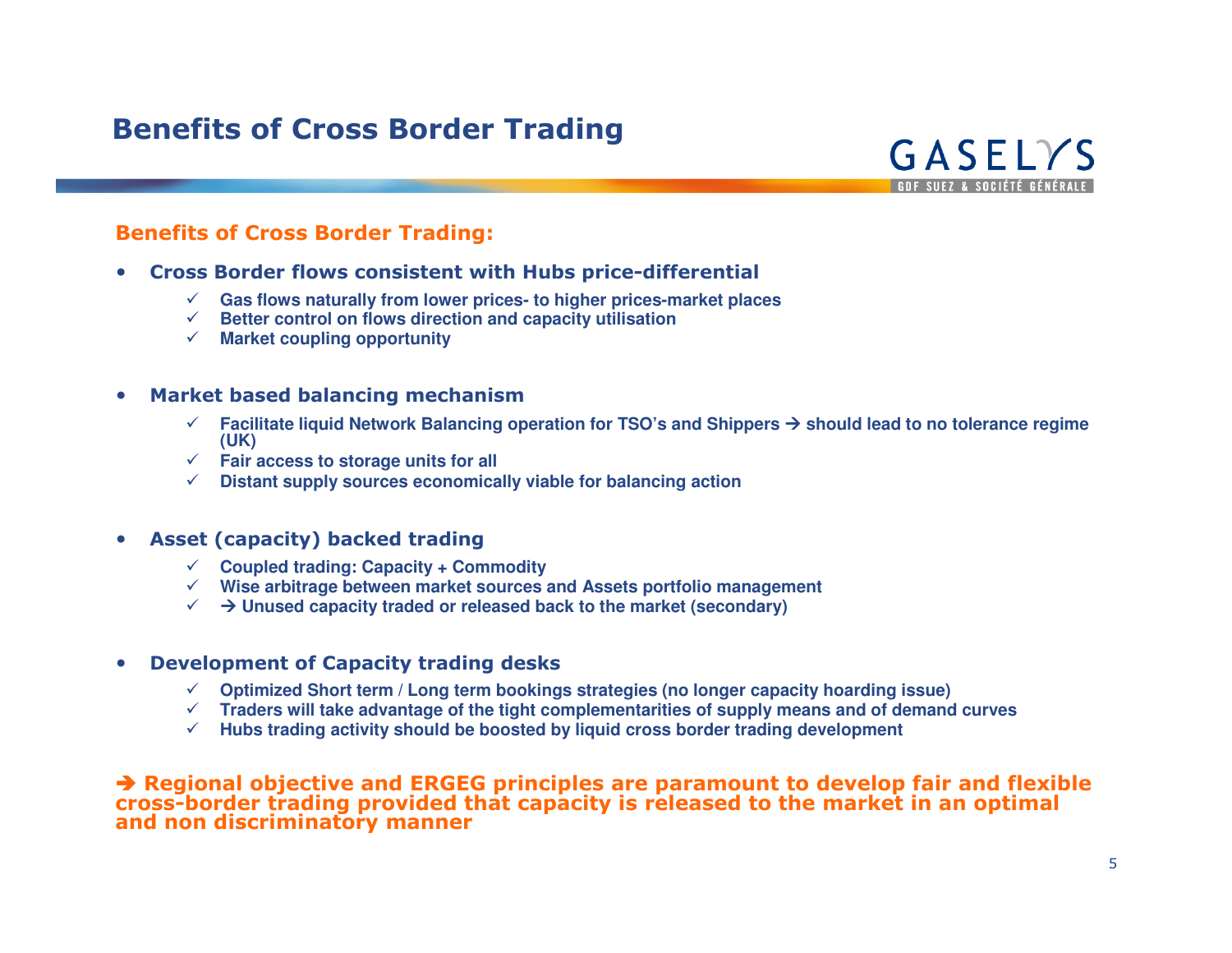## Regional Initiatives and ERGEG principles



# We fully support the Gas Regional Initiatives projects and ERGEG principles and we think they should be an important step towards the targeted business objectives

- • Major recent improvements
	- $\mathcal{L}_{\mathcal{A}}$  **Transparency project: GTE+, commitment of the TSOs**
		- $\checkmark$  Development of a centralized TSOs platform publishing the necessary data to assess accurately physical risks and to decide on reliable and economical short term and long term transport trading strategies
		- **Rely on TSOs motivation to release data and accuracy of the data**
	- $\mathcal{L}_{\mathcal{A}}$  **IC points pilot**
		- **Interconnection points targeted in the zone to test new procedures agreed by ERGEG, TSOs and Stakeholders: Bunde Oude, Obergailbach, Blaregnies, Eynatten…**
- …but
- $\rightarrow$  There is some uncertainty on the success of the project because it is based on the EU 3rd Energy → There is some uncertainty on the success of the project because it is based on the EU 3rd Energy package "go through" and mostly rely on the efficient cooperation between regulators and TSOs.
- **This is also a very long process and markets need quicker answers.**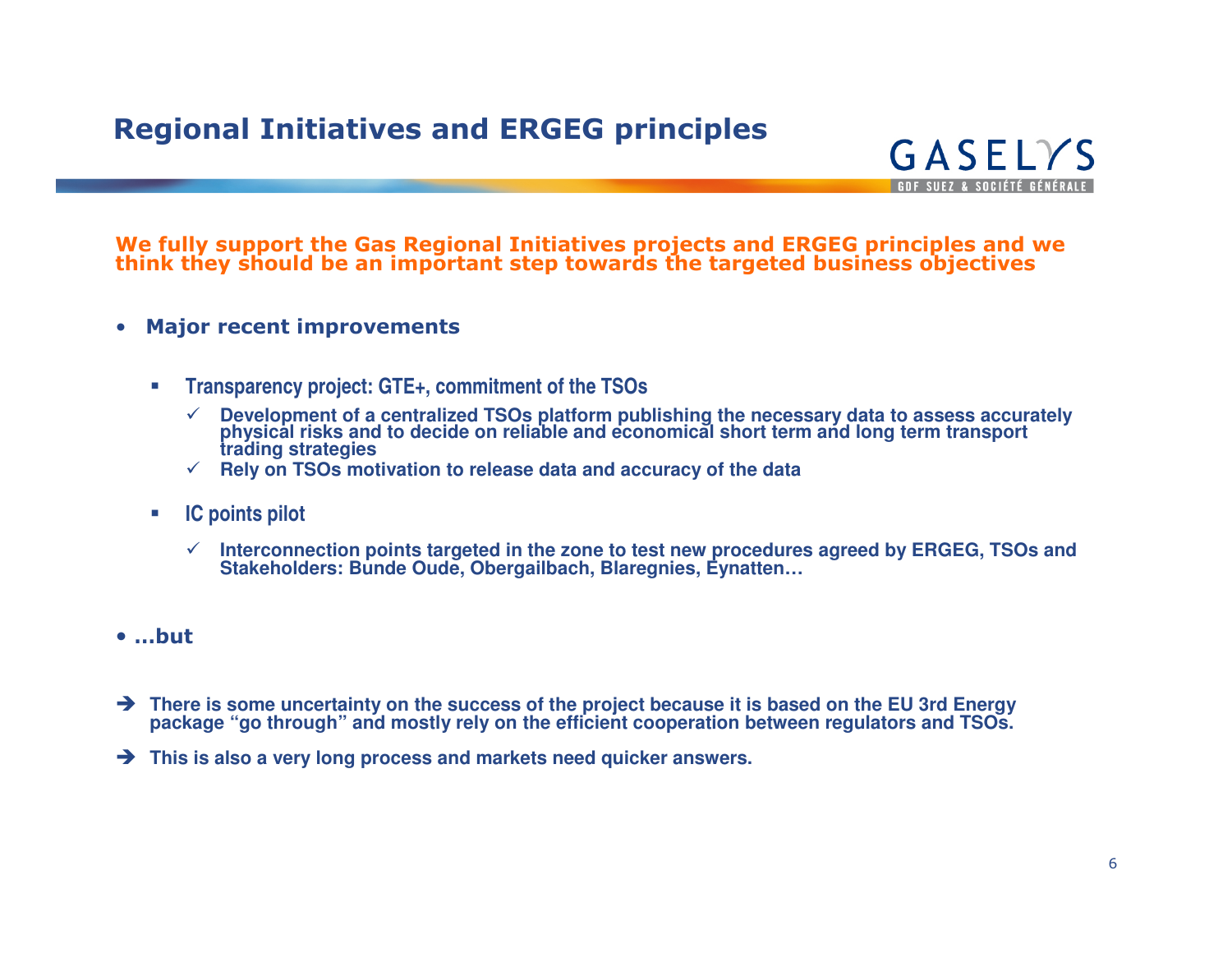## **Conclusion**



- $\rightarrow$  Harmonization of Capacity Products and transport codes is a pre-requisite for the development of continental Furope's gas markets the development of continental Europe's gas markets
- → Improvements will benefit both TSOs and market participants
- $\bullet$  **Harmonization should lead TSOs to better understand the new capacity usage practices (market-based) and to better assess the real need for new capacities**
- $\bullet$  **It should also help TSOs to eradicate hoarding behaviour and consequently to be able to release more capacity to the market in all timescales**
- $\bullet$  **TSOs will promote a more efficient and better usage of the capacity this will translate into significant economical operating savings**
- $\bullet$  **Market based balancing should also help TSOs to ensure pipes services continuity and security by giving more flexibility and equivalent or better as today guaranty that Gas is always available for balancing (sourcing portfolio will be wider)**
- $\bullet$  **Market participants will have easier access to capacities and will be able to bring more market depth by integrating capacity backed trading to their trading portfolio**